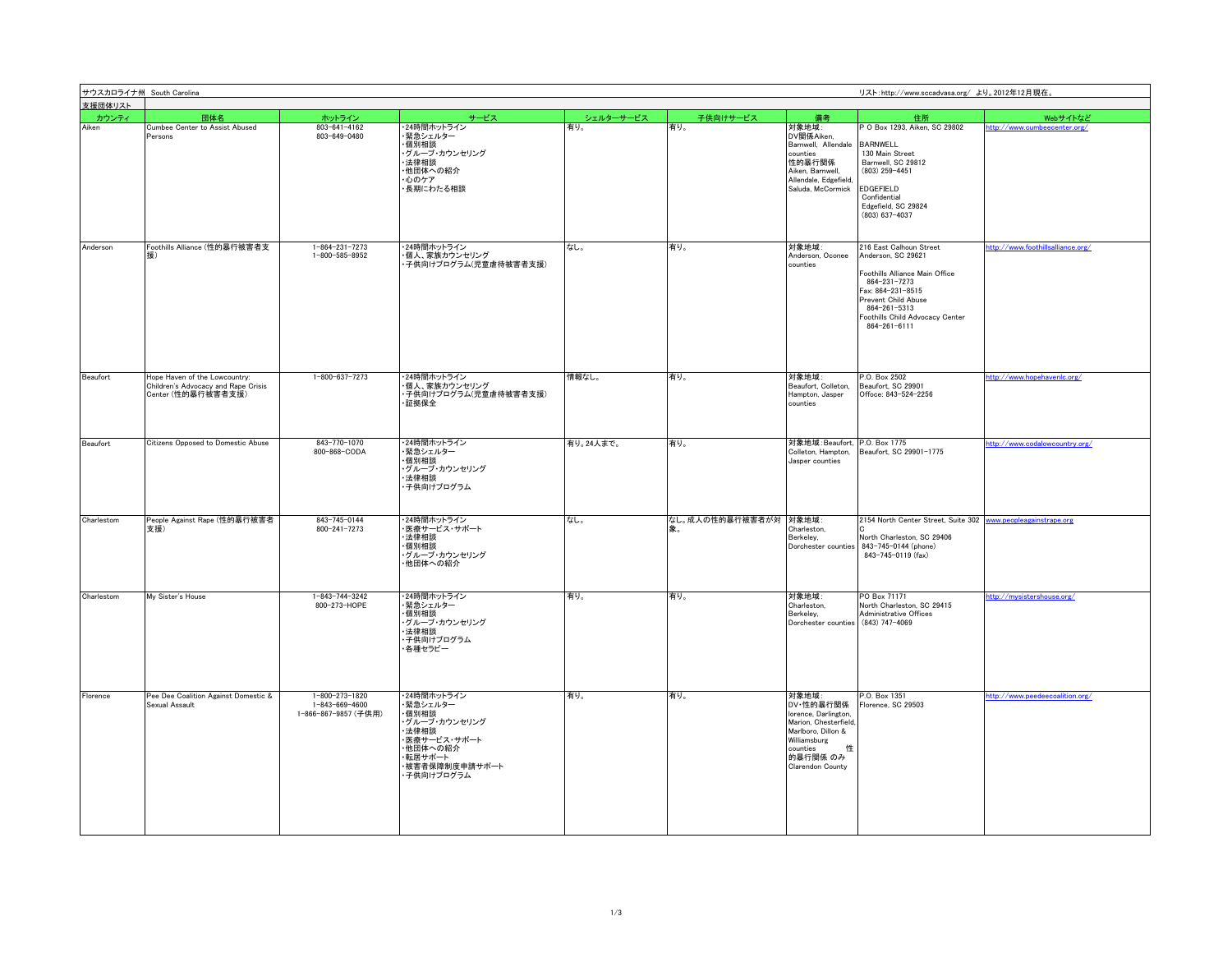| 支援団体リスト        | サウスカロライナ州 South Carolina<br>リスト:http://www.sccadvasa.org/ より。2012年12月現在 |                                                            |                                                                                                                                 |           |          |                                                               |                                                                                                                                                     |                                                                |
|----------------|-------------------------------------------------------------------------|------------------------------------------------------------|---------------------------------------------------------------------------------------------------------------------------------|-----------|----------|---------------------------------------------------------------|-----------------------------------------------------------------------------------------------------------------------------------------------------|----------------------------------------------------------------|
|                |                                                                         |                                                            |                                                                                                                                 |           |          |                                                               |                                                                                                                                                     |                                                                |
| カウンティ          | 団体名                                                                     | ホットライン                                                     | サービス                                                                                                                            | シェルターサービス | 子供向けサービス | 備ま                                                            | 住所                                                                                                                                                  | Webサイトなど                                                       |
| Greenville     | Julie Valentine Center<br>(性的暴行被害者支援)                                   | 864-467-3633                                               | 被害者支援<br>子供向けサービス                                                                                                               | なし。       | 有り。      | 対象地域:<br>Greenville                                           | 2905 White Horse Road<br>Greenville, SC 29611-6120<br>864-331-0560 (Phone)<br>864-331-0565(FAX)                                                     | http://www.julievalentinecenter.org/                           |
| Greenville     | Safe Harbor                                                             | $1 - 800 - 291 - 2139$                                     | 24時間ホットライン<br>緊急シェルター<br>個別相談<br>・グループ・カウンセリング<br>・法律相談<br>·自立支援                                                                | 有り。       | 情報なし。    | 対象地域:<br>Greenville, Oconee,<br>Pickens, Anderson<br>counties | P.O. Box 174<br>Greenville, SC 29602-0174<br>Office:<br>429 North Main St. Greenville, SC<br>29601<br>Administrative Offices:<br>$864 - 467 - 1177$ | ttp://safeharborsc.org/                                        |
| Greenwood      | Meg's House                                                             | 1-800-447-7992                                             | ・24時間ホットライン<br>・緊急シェルター<br>·個別相談<br>・グループ・カウンセリング<br>·法律相談<br>・他団体への紹介<br>子供向けプログラム<br>・交通手段サポート<br>・自立支援<br>・コンピュータ教室<br>·育児教室 | 有り。       | 有り。      | 対象地域:<br>McCormick.<br>Edgefield,<br>Greenwood counties       | P.O. Box 3410<br>Greenwood, SC 29648-3410<br>Office:<br>929 Phoenix Street<br>Greenwood, S.C. 29649<br>864-229-8141(Phone)<br>864-229-1580(FAX)     | ttp://megshouse.org/                                           |
| Greenwood      | Sexual Trauma & Counseling Center<br>(性的暴行被害者支援)                        | 864-227-1623<br>$1 - 888 - 297 - 4546$                     | ・24時間ホットライン<br>・緊急シェルター<br>·個別相談<br>・グループ・カウンセリング<br>法律相談<br>・被害者保障制度申請サポート                                                     | 有り。       | 情報なし。    | 対象地域:<br>Greenwood.<br>Laurens, Abbeville<br>counties         | P.O. Box 693<br>Greenwood, SC 29648<br>864-227-2923                                                                                                 | http://www.sexualtraumacenter.org/                             |
| Horry          | Rape Crisis Center<br>(性的暴行被害者支援)                                       | 843-448-7273 (Horry)<br>843-545-5198 (Georgeeown)          | 被害者支援                                                                                                                           | 情報なし。     | 情報なし。    | 対象地域:Horry,<br>Georgetown<br>counties                         | P.O. Box 613<br>Myrtle Beach, SC 29578-0613                                                                                                         | /ttp://www.victimtosurvivor.org/                               |
| Kershaw County | Family Resource Center<br>(性的暴行被害者支援)                                   | $1 - 800 - 585 - 4455$                                     | ·個別相談<br>・グループ・カウンセリング<br>・法律相談<br>医療サービス・サポート                                                                                  | なし。       | 情報なし。    | 対象地域:Kershaw,<br>ee counties                                  | PO Box 282<br>Camden, SC 29020<br>Office:<br>1111 Broad St.<br>Camden, SC 29020<br>817 Brown St.<br>Bishopville, SC 29210                           | http://www.uwkc.net/html/Services/FamilyReso<br>rceCenter.html |
| Lancaster      | Palmetto Citizens Against Sexual<br>Assault (性的暴行被害者支援)                 | 1-888-790-8532<br>803-286-5232                             | 情報なし。                                                                                                                           | 情報なし。     | 情報なし。    | 対象地域:<br>Lancaster, Chester<br>Fairfield counties             | 106 N. York Street<br>ancaster, SC 29720                                                                                                            |                                                                |
| Laurens        | Laurens County Safe Home                                                | 866-598-5932<br>864-682-7270<br>864-681-SAFE (Court House) | 情報なし。                                                                                                                           | 情報なし。     | 情報なし。    | 対象地域:Saluda.<br>Abbeville, Laurens<br>counties                | P.O. Box 1091<br>Clinton, SC 29325                                                                                                                  | http://www.thesafehome.org/                                    |